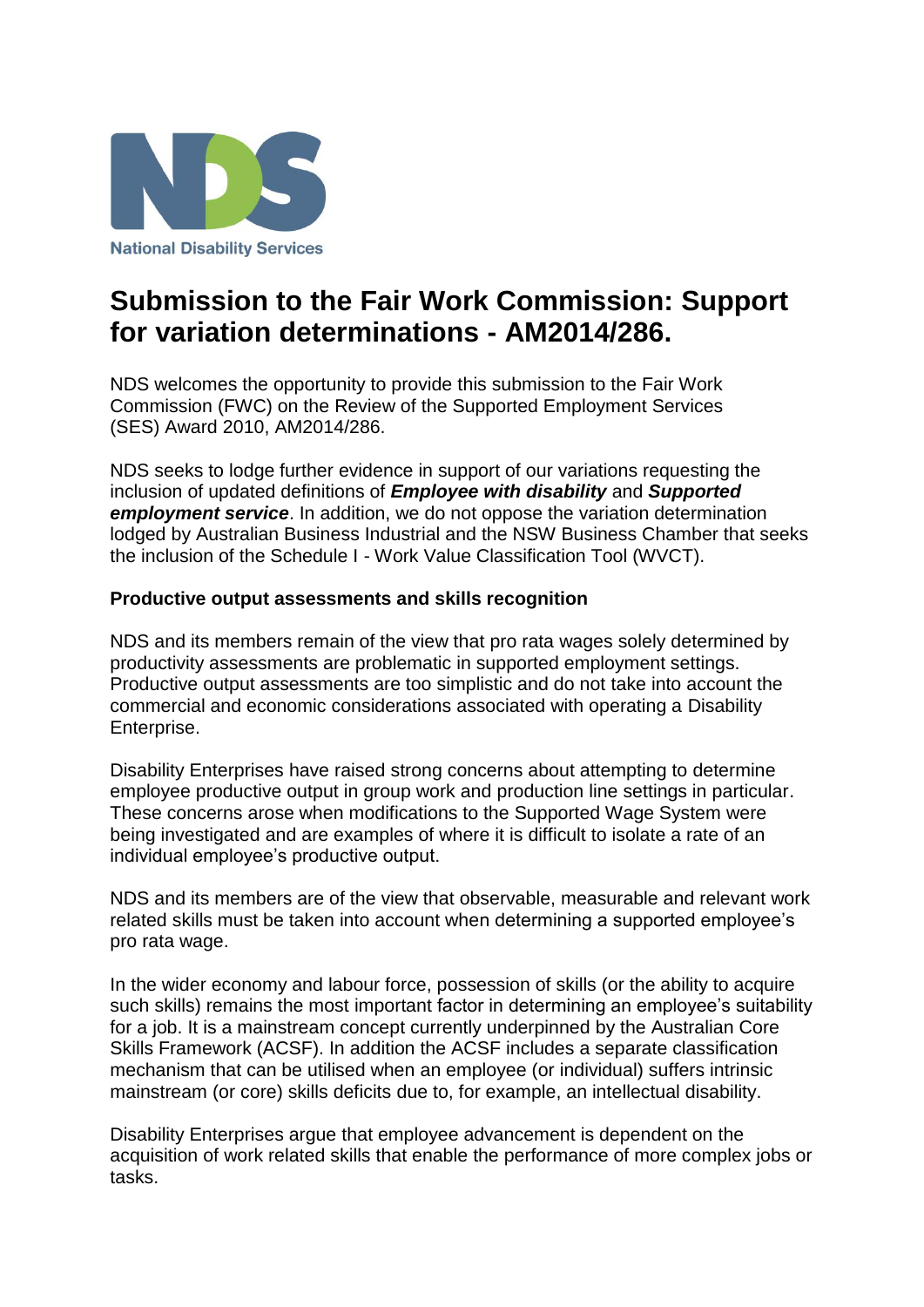Productive output assessments may also result in a perverse outcome where an employee's productive output rate might be reduced due to them performing a more complex task (requiring specific skills).

The vast majority of Australian workers are not paid a wage based on their rate of productive output; indeed unions fought a long battle to have piece rate wage methodologies removed from consideration in industrial Awards for workers without disability.

Some workplace related knowledge and competencies were identified in Grade 1 of the SES Award in 2010. These include:

- Information on the employer's business
- Conditions of employment
- Introduction to supervisors and fellow employees
- Training and career path opportunities
- Worksite layout
- Work and documentation procedures
- Occupational health and safety
- Equal employment opportunity
- Quality control/assurances

The concept of competency had previously been incorporated into the various national training packages and the Australian Qualifications Framework (AQF). Units of competency were used to specify the standards of performance required in the workplace and included associated assessment requirements.

The concept of competency has since been superseded in the AQF and national training packages by the introduction of the ACSF. This change in terminology from "competency" to "skill" is of particular relevance to the SES Award review.

Ideally, a framework that identifies skills should be applied to the duties of supported employees. This then raises the question of whether or not there should be a specific classification structure in the Award for supported employees. Australian Business Industrial and the NSW Business Chamber seek to address this issue with their Work Value Classification Tool (WVCT).

In summary, NDS and its members believe there is a strong case for the inclusion and assessment of clearly observable, measurable and relevant elements of supported employee work related skills. We consider the WVCT provides an additional mechanism to allow this and therefore are not opposed to its inclusion in the SES Award.

## **Definition of supported employees**

Over recent years the government's Welfare Reform agenda has introduced changes that impact on the eligibility of individuals to receive the Disability Support Pension (DSP). These changes have directly affected individuals currently participating or intending to work in a Disability Enterprise as a supported employee.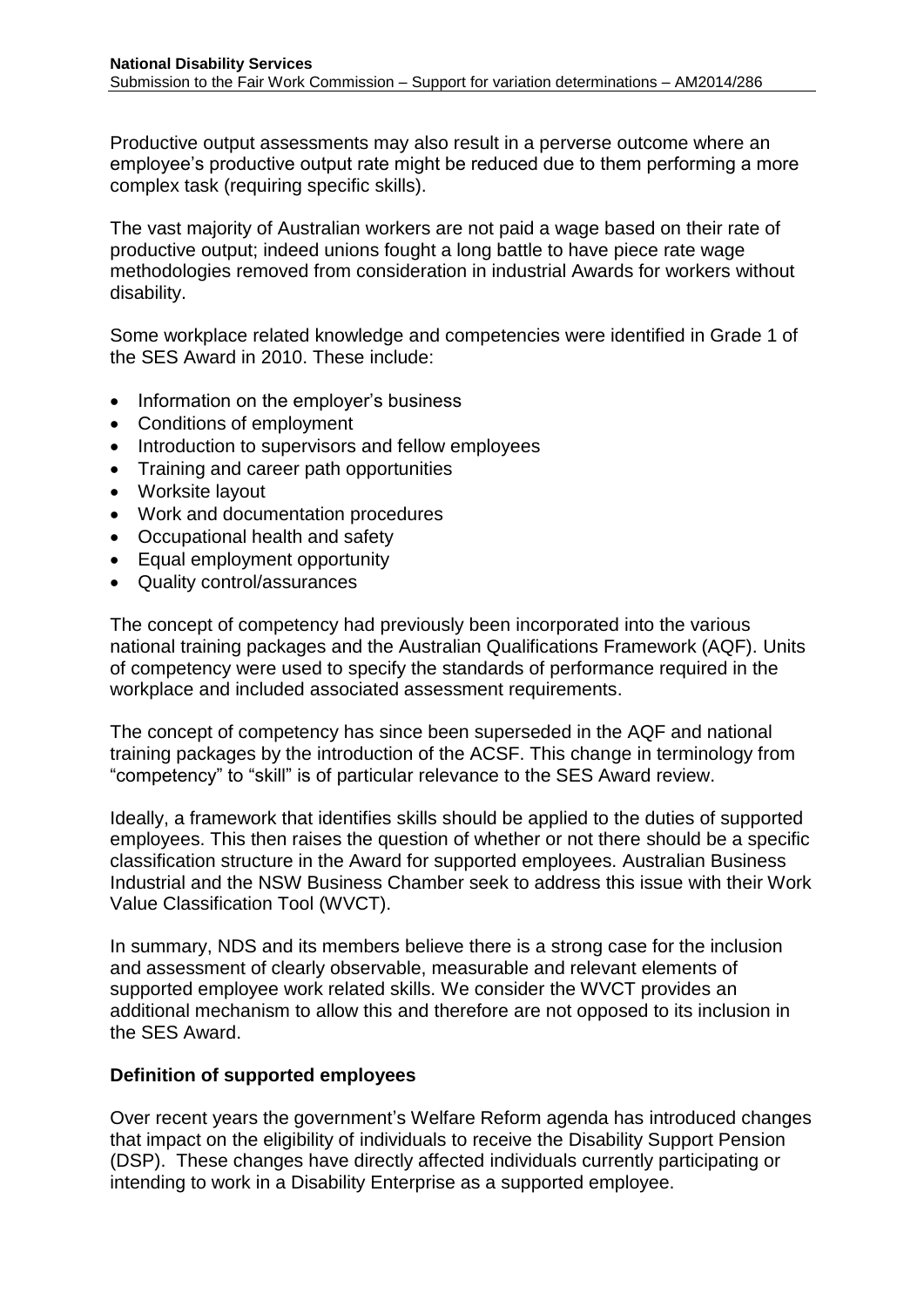The two groups impacted are:

- Individuals currently applying for the DSP; and
- Individuals under 35 who were granted the DSP between 2008 and 2011

New applications for DSP post 2012:

As of January 2012 to qualify for the DSP a person must have a physical, intellectual or psychiatric impairment that attracts an impairment rating of at least 20 points under the revised impairment tables.

From 3 September 2011 – new DSP recipients who do not have a severe  $impairment<sup>1</sup>$  must demonstrate that they have actively participated in a Program of Support (POS).

What this means:

Until a person completes the Program of Support consisting of 18 months in total over a 3 year period and has demonstrated that they were unable to improve their capacity to prepare for, find or maintain work during that period they are ineligible to receive the DSP. This effectively precludes the individual from coverage by the SES Award as the current definition states:

*employee with a disability means a national system employee who qualifies for the disability support pension as set out in sections 94 and 95 of the Social Security Act 191 (Cth), or who would be so qualified but for paragraph 94 (1)(e) or paragraph (1) (c).*

This definition also precludes individuals testing their eligibility for DSP from undertaking a program of support in a Disability Enterprise, even though supported employment is a defined POS under the Social Security Act.

Under 35 and granted DSP between 2008 and 2011:

As part of the 2014-2015 budget announcements, the government commenced a review of people under 35 who were granted DSP between January 2008 and September 2011 and who do not have a severe impairment. As a result of the review if it is determined that the person:

• does not have a severe impairment

 $\overline{a}$ 

- has a capacity to work with intervention within 2 years of at least 8 hours per week, and
- does not have a dependent child under the age of 6;

They will be deemed to become a reviewed 2008-2011 DSP Starter.

 $1$  Severe disability is defined under the Social Security Act the person impairment is of 20 points or more under a single Impairment table.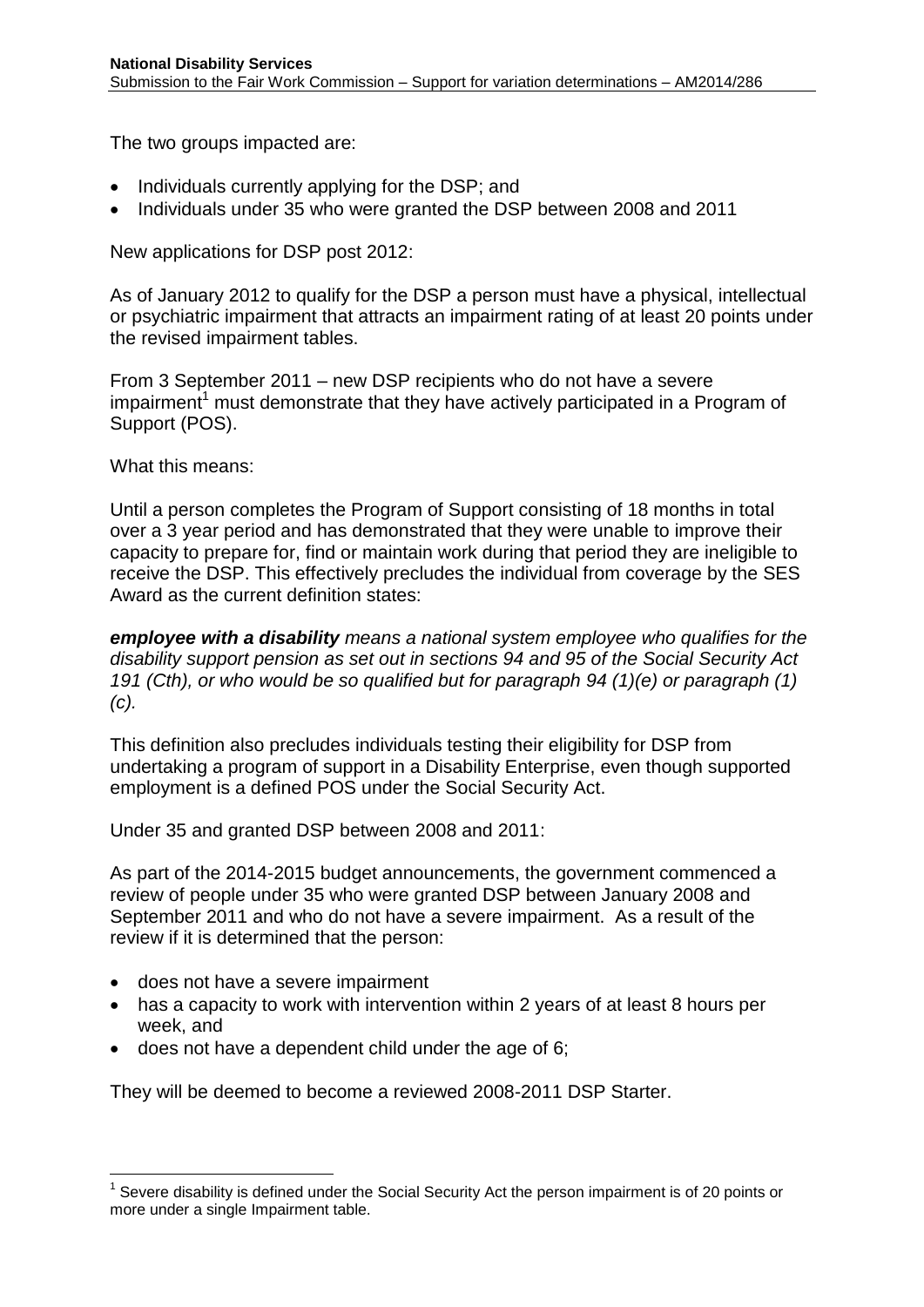As a 2008-2011 DSP Starter the individual will continue to receive their DSP but will also be required to undertake and actively participate in a POS. An individual can meet the POS requirements by participating in employment with a Disability Enterprise. If at the end of the POS the individual is deemed to not meet the DSP eligibility criteria they will be moved onto Newstart Allowance and no longer be deemed an employee with a disability as defined under the SES Award. Regardless of an individual's productive output, the employer would be required to pay the minimum wage.

The changes to DSP and the transition to full scheme of the National Disability Insurance Scheme (NDIS) will affect the eligibility of people with disability to access supported employment. Consequently, NDS proposed the inclusion of the following definition, replacing the previous definition in the Award:

*Employee with disability means a national system employee, being persons: (a) For whom competitive employment at or above the relevant award wage is unlikely; and (b) Who, because of their disabilities, need substantial ongoing support to obtain or retain paid employment; and (c) Meets the disability requirement in order to qualify for the Disability Support Pension; and / or (d) Is eligible for support under the NDIS.*

## **Employer Eligibility to use the SES Award**

The other variation that NDS has proposed is the definition of Employer eligibility to use the SES Award. As the funding for organisations providing supported employment shifts from DSS to the NDIS, the Disability Services Act 1986 (Cth) is no longer relevant. NDS is recommending that the new Award includes ongoing recognition of these organisations' right to continue to provide supported employment services. Therefore a new definition of employers covered by the SES Award 2016 will need to be included. The clauses that identify employers covered by the Award include clauses 4.1 and 4.2 in the exposure draft.

These definitions will recognise that supported employers' government funding arrangements and the eligibility and access criteria for their employees with disability will change due to the introduction of the NDIS.

Consequently, NDS proposes the inclusion of the following definition, replacing the previous definition in the Award:

*Supported employment service is an enterprise for which the majority of their employees meet the definition of Employee with disability as defined in this Award.*

**September 2017**